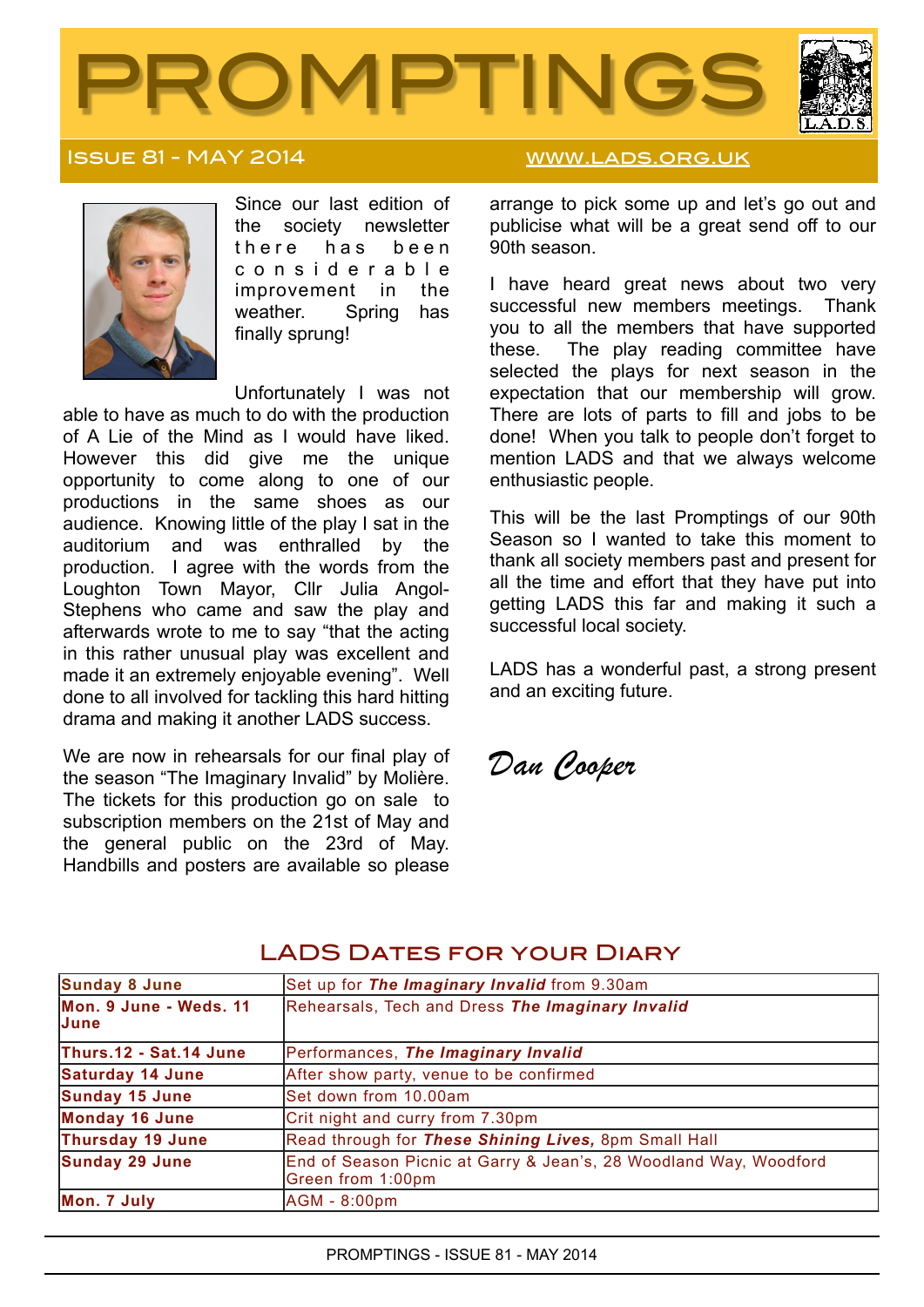# NEW MEMBERS

Remember that word of mouth is the best way to advertise our society. Therefore please know that when talking to people about membership the society doesn't only need people who can hold the audience's attention. We also need people who can hold a hammer, a needle, their finger over the lighting or sound cue button, a conversation with the audience over the bar, a program, handbills, a paintbrush, a script, and so much more!

After having many enquiries for membership I am hoping that we will soon have lots of new faces around the society. Make sure that you say hello and make them feel welcome.

We're particularly pleased to welcome new member, Lorna Redburn, who has taken the part of Angelica in *The Imaginary Invalid.*

#### **Dan**

# LOVE LOUGHTON \_ LOVE LADS

I have booked a stall for LADS for the Love Loughton Day on Saturday 12th July. This is a fun event run by St Marys church, and is attended by lots of people. The event will be from 12 to 4pm and the stalls will be in the grounds of St Marys Church Loughton. Last time we got to speak to lots of interested people, so this is a great event to have a presence at and raise the profile of LADs in Loughton and beyond.

Please let me know if you are available to help man the stall and chat to people, give out flyers etc… The more, the merrier, as they say!! Also, if you have any ideas on what we could do other than the usual display of photographs and posters, I would love to hear from you.

#### **Jean**

## PLAY SELECTION

The Play Selection Committee has now chosen the four plays for next season, which are attached and I am confident that we have selected a well-balanced season for both audiences and members. I would like to once again thank the committee for all their hard work.

The read through dates and production dates are all on the synopsis sheet so please put them in your diary now.

We have held a couple of new member evenings recently which were well attended and I am delighted to say that we have recruited some new members to the society so we extend a very warm welcome to you all.

As previously mentioned, we do need to promote our society to the wider public and for that, we need your help. Please let me know if you have any ideas on how we can market ourselves to both sell tickets for our productions and to attract more new members.

Rehearsals are well under way for our final production of the season and I hope that you will all come along to support the cast and crew. It s probably worth mentioning that for this production, Lynn and I are dealing with the tickets so it is worth ordering early so that we have plenty of time to work out what we are supposed to be doing!

Finally, a big massive personal thanks to all members who have given their time this season and particularly to those who have stepped up and helped us when we have been in desperate need. There have been many and you know who you are!

#### **Cathy**

### NODA crit. for 'a lie of the mind' **JACQUIE STEDMAN**

I was pleased to stand in for your Regional Rep Jackie Mitchell to review this play by Sam Shepard, which is part of your 90th anniversary year programme. Although, according to the programme Shepard describes this as 'A love ballad....a little legend about love', I thought it was also about relationships within families and the hurt that can be caused to those we love. It was useful to have the mini synopsis in the programme which gave some explanation as to the psychology behind the characters. There was also some interesting information about the author which is always useful when he/she is not very well known by the reviewer.

Due to the nature of the construction of the play you had used a simple set showing various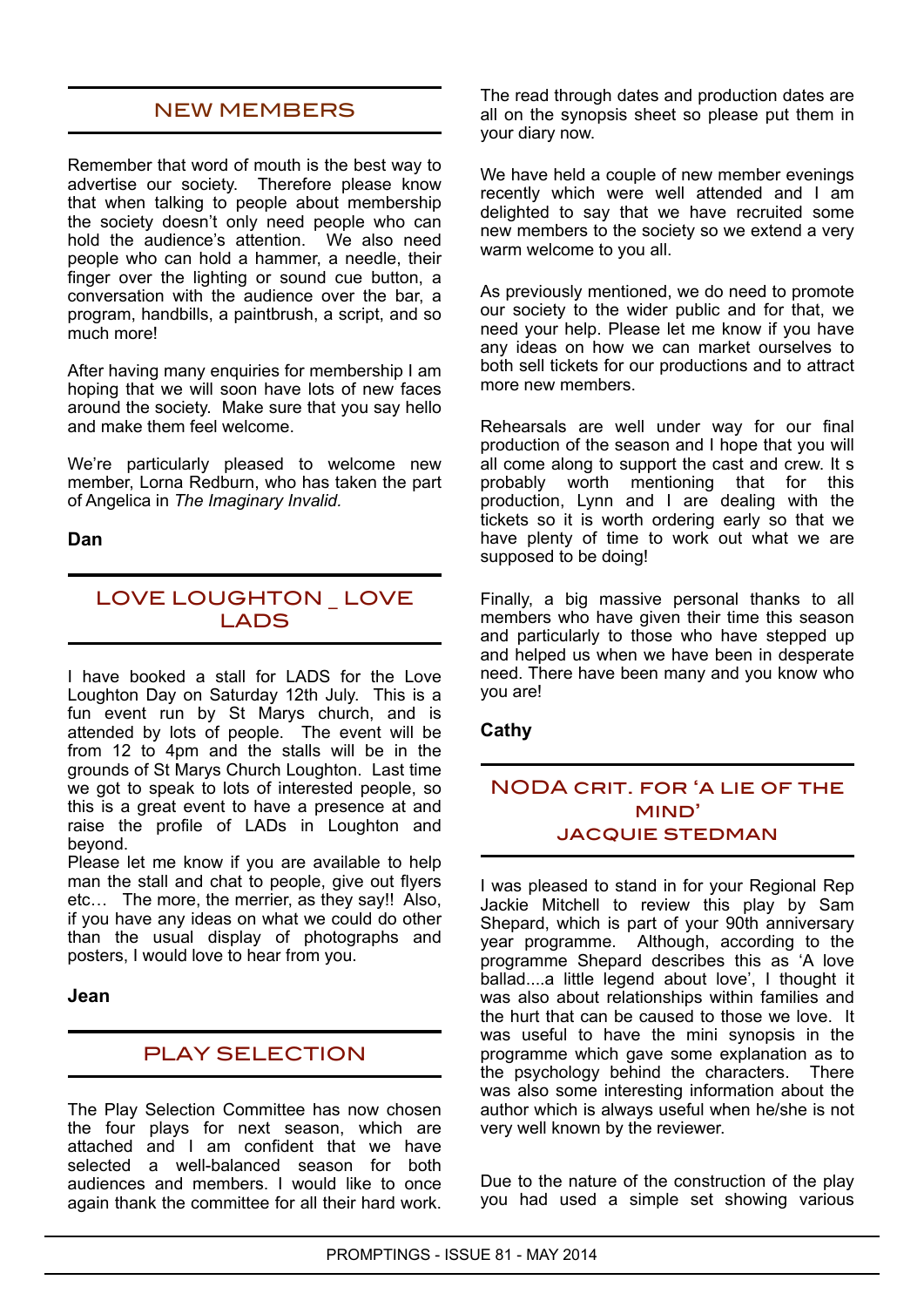locations for the action, with the clever use of lighting these areas as the story moved from scene to scene. Likewise the simple, modern costumes suited the characters and gave the impression of hard working folk. The lighting was well thought out and the fades were quick (when appropriate) and complete. The hospital bed, had to remain as long as Beth was detained in hospital, but I wondered whether there was a 'window' DSL as Jake tended to look that way a lot during his dialogue with Frankie at the beginning of the play. It was a shame that the furniture had to be moved about with more noise than necessary. The (mostly) upbeat music belied the traumas taking place on stage, but set the action in a remote part of the USA with the hillbilly/country sound. At the end of the play the light in the bucket and on the wall reinforced the idea of the house burning even though it was such a long way away.



**Frances Chalkwright and Jon Gilbert**

It took time to get used to the short scenes which moved from location to location. They felt rather disjointed at first but each scene encapsulated the mood of the characters and the piece of the action at the time. Each one also seemed to focus on a different element of the dysfunctionality of the characters. The opening, where the two brothers were on the telephone, would have been easier for the audience if Frankie had been further towards the stage as some of his dialogue was lost, and Jake spent a lot of his time with his back to the us so we lost some of his too, although I quite understand that the feeling of distance had to be established between the two of them.

From the start it was obvious that all the characters were disturbed to some degree and they all had their own demons with which they were struggling – some more than others – and it was often difficult to understand why they were reacting the way they were. Given the subject matter of the play it was surprising to find humour in the dialogue, but this was well delivered and

did help to give the characters another dimension.

Frankie (Tom Donoghue) was concerned for his brother and keen to help, although he did, gently, raise doubts about Jake's assumption that his wife was having an affair. He showed logic when talking with Jake, and a gentleness, perhaps borne of experience that he could erupt without warning. In Act ll, when the worm finally turned, he was confused by Beth's advances to him but was trapped by his shot leg  $-$  which no one seemed to care about, almost using it as a reason to keep him in the house. I think that he needed to have a bit more light and shade in his characterisation. I felt that his rejection of Beth (because she was Jake's wife) wasn't quite believable, and that he would succumb and remain with her in the house, almost as a



**Sylvia Zilesnick and Paul Caira**

prisoner. Tom had a lovely clear voice and all his dialogue was easily heard when on stage. He was generally calm making a perfect foil for Jake.

Jake (Jon Gilbert) was an obviously disturbed individual and he played this to perfection. He seemed incapable of listening to reason and it was fairly obvious that something had happened in his past which was haunting him. His relationship with his siblings and his mother was very different, although there was a sort of affinity with Sally, whom he appeared to trust, presumably born of the terrible secret they shared. He was obviously very jealous of Beth's friendship with anyone else and most unforgiving, but I thought it very touching at the end of the play when he goes to her house and kisses her on the forehead with a gentleness I would not have imagined he could possess.

Sally (Camilla Steel) Sally appeared to be the only level headed person involved in this situation. She was strong willed, but there were times when even she needed some show of affection from her mother. Her account of her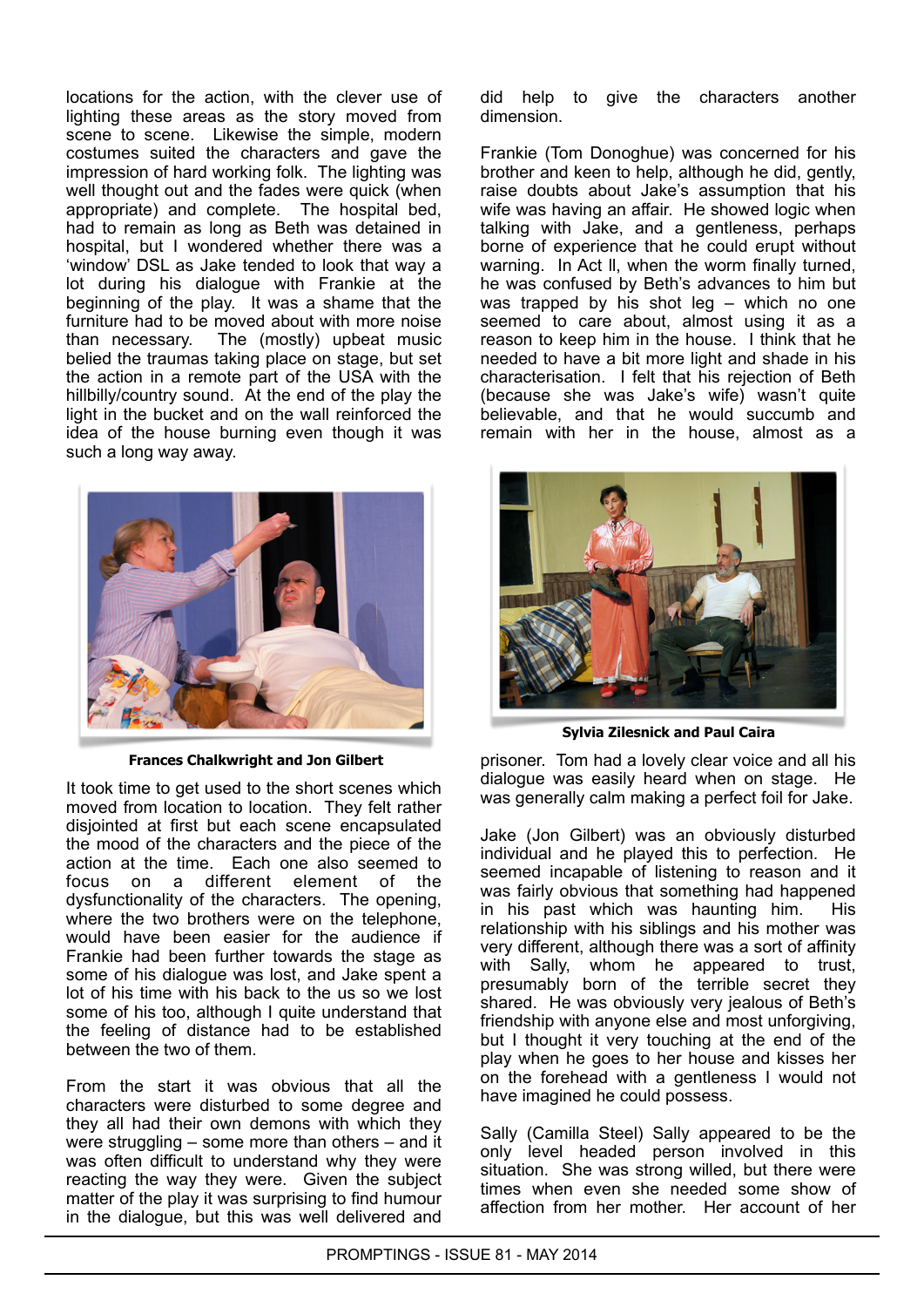father's accident and Jake's part in it all was well delivered with the horror of the situation gradually dawning on her again, as it must have at the time it happened. She seemed frustrated that her mother would accuse her of trying to murder her father and put the blame onto Jake, but she bore it all with a kind of sympathy for her mother when she learned the truth. She also seemed genuinely surprised when looking through the old photographs to realise that her mother had once been happy with her father. The scene between her and Lorraine was very touching in parts and almost convinced us of the better life to come for them both.



**Frances Chalkwright and Camilla Steel**

Lorraine (Frances Chalkwright) was a woman living a life she really did not want to live and perhaps would never have envisaged when she was first married. The desertion of the family by her husband made her the brittle, no nonsense woman she was but she was protective of Jake and showed this throughout her speeches. In fact she really did have a blind spot where Jake's faults were concerned, and throughout the play she retained the brittleness of a woman deserted and left with three small children. Despite her lack of physical affection for the children there remained elements of a disappointed life, and a realisation that it could possibly be better elsewhere. Well balanced with hints of dark humour, exasperation and desperation.

Beth (Sophie Robertson) had a very difficult part to play because there could, possibly, have been no personal experience (one hopes) to draw on. Her eventual 'recovery' was played with depth of feeling and demonstrated that although her speech may have been impaired there was a functioning woman still able to make coherent thoughts. It was very hard to understand Beth's dialogue at the beginning, but this gave an insight as to the degree of beating she had received. Unfortunately she remained rather difficult to understand, although it did improve slightly as the

play progressed. Could she not have stayed in the bed through the first scenes, with the lights just being brought up on her when necessary? It rather destroys the flow of the action when the 'sick' person keeps getting out of bed to leave the stage. It was clear that her brother was the one who had most concern for her throughout the play and she responded well to this particularly when she was in hospital.

Mike (Dean Bartholomew) was very sympathetic at the beginning when his sister was in hospital but was frustrated and disgusted that no one appeared to care about the fact that Jake had come to the house to see his own wife. He appeared to have a very short fuse and was frustrated by Beth's inability to hate Jake in spite of what he had done to her. This was a well observed part but I did find it somewhat difficult to listen to because of the amount of shouting that went on when the family were together in their home. Sometimes, when the dialogue is delivered with a quieter tone there is more menance and emotion than when it is at full volume. I also wonder whether there could have been another way of bringing the deer into the house. I would not have thought it possible that one person could carry the rear end of an animal that size, and perhaps if the 'body' had been put



**Tom Donoghue and Sophie Robertson**

into a sack with a leg sticking out it could have been dragged on, which is what would possibly have happened because of the size and weight.

Baylor (Paul Caira) and his wife Meg (Sylvia Zilesnick) were something else when it came to the care of their daughter. Baylor was selfish and showed lack of feeling and understanding for his entire family - deeming it unnecessary to see Beth when she was in the hospital and showing very little thought for her condition when she was at the house. He delivered his lines in a very offhand way, giving the impression, throughout the play, that his family were really not as important as his livelihood. He worked well with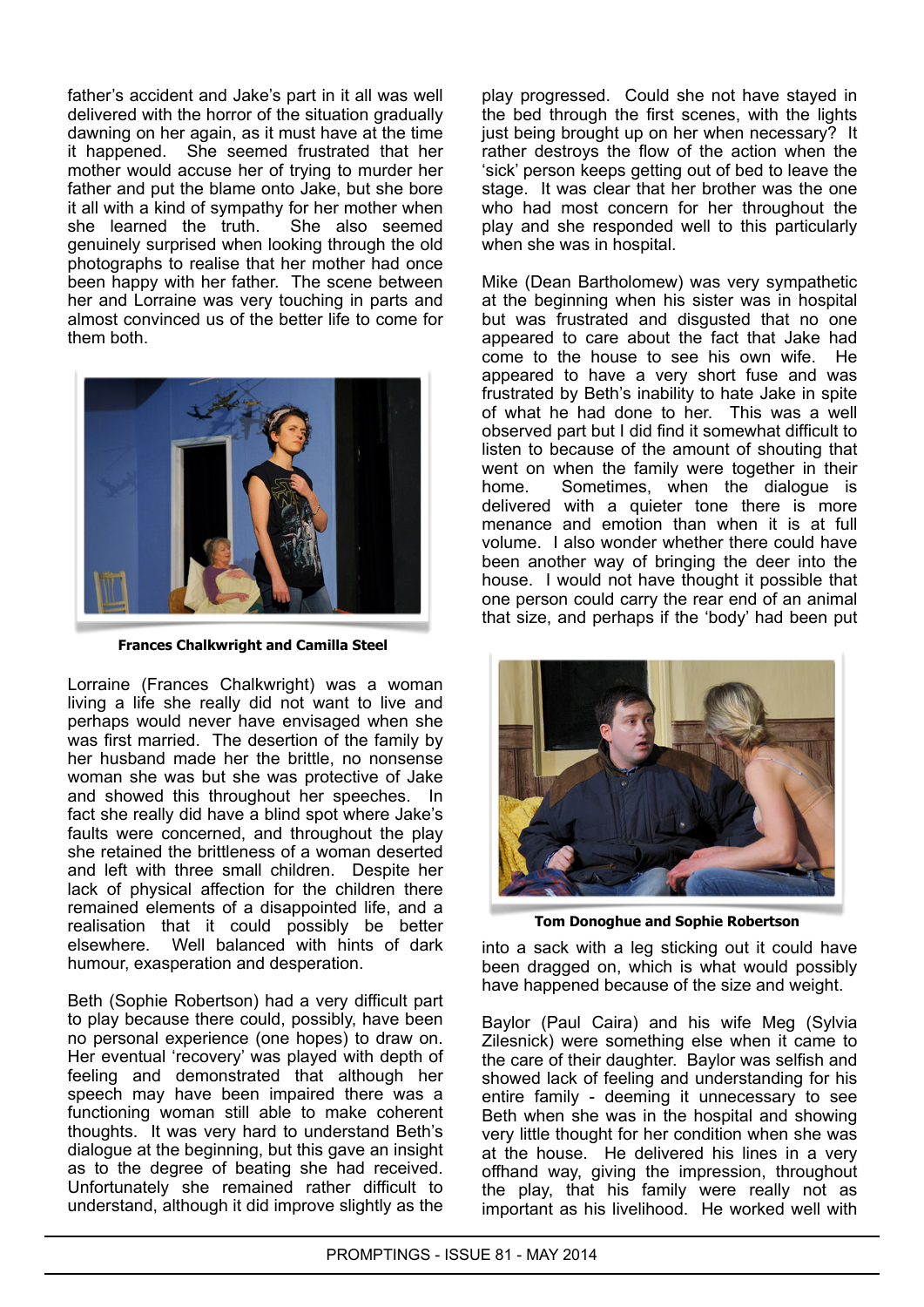Meg who, as the 'little woman', showed more insight that might have been expected. Meg was in a little world of her own. She was placid, calm and really not totally in tune with the gravity of the situation. I couldn't believe that she could be so calm in such terrible circumstances, but one got the impression that she was in this little world as a protection from the realities of life. A gentle performance with flashes of insight.



**Sophie Robertson and Dean Bartholomew**

This cannot have been an easy play to direct or rehearse but, as ever, you certainly gave the audience something to think about, and I hope it was successful both artistically and financially.

#### **Jacqui Stedman**

## THE IMAGINARY INVALID



The cast for the last production of the season was only finalised after rehearsals had begun and we are very pleased to welcome Lorna Redburn in her first role with LADS as Angelica.

Actors and crew alike have been working hard in difficult circumstances to bring Miles Malleson's English adaptation of Molière's masterpiece to life and I'm sure audiences will appreciate the great

performances that are in development. People who did not know they could sing are finding a voice and Mary, my assistant, and I are already being kept in fits of laughter at some of the comic lines and expressions during rehearsals. Molière's ridiculing of the medical profession comes through in this more modern version and I hope doctors in the audience will take it in good part – after all, medical knowledge and treatments were very different in the latter half of the seventeenth century!

Christine and her team are doing a grand job on the period costumes and our set design is finalised. However, we are still looking for a dark wood table approximately 3x3 feet and not more than 72" high, bottles that could pass as period medicine bottles (maybe smokey green glass or stoneware, but not too large, period pestle and mortar, abacus and a double piano stool with plain dark wood legs. If anyone has any of these, please let me know (Wendy Butler 07710 641739).

All hands will be needed on deck for the set up on Sunday June 8th, as Stephen will be preoccupied building a spinet!

### **Wendy**

### END OF SEASON PICNIC 29th JUNE

I would like to invite all LADS members and their families to a picnic to celebrate what has been a great 90th season. On 29th of June the doors will be open at 28 Woodland Way from 1pm to all of those that would like to come along. Please bring your deck chairs, blankets and all the food and drink that you would like to consume. A BBQ will be provided (with fuel) for you to cook raw ingredients and contributions for the group will be gratefully received. I have prayed to Melete (the greek goddess of performance) for good weather!

#### **Dan**

## LOPPING HALL UPDATE

Lopping Hall's AGM was in April. It was an important evening for the users of the hall to attend and I am glad to say that many LADS members made their way to hear the reports from the trustees. One of the take-home messages for me was that the users need to continue to work with the trustees to improve the facilities. With this in mind I would like to ask the society